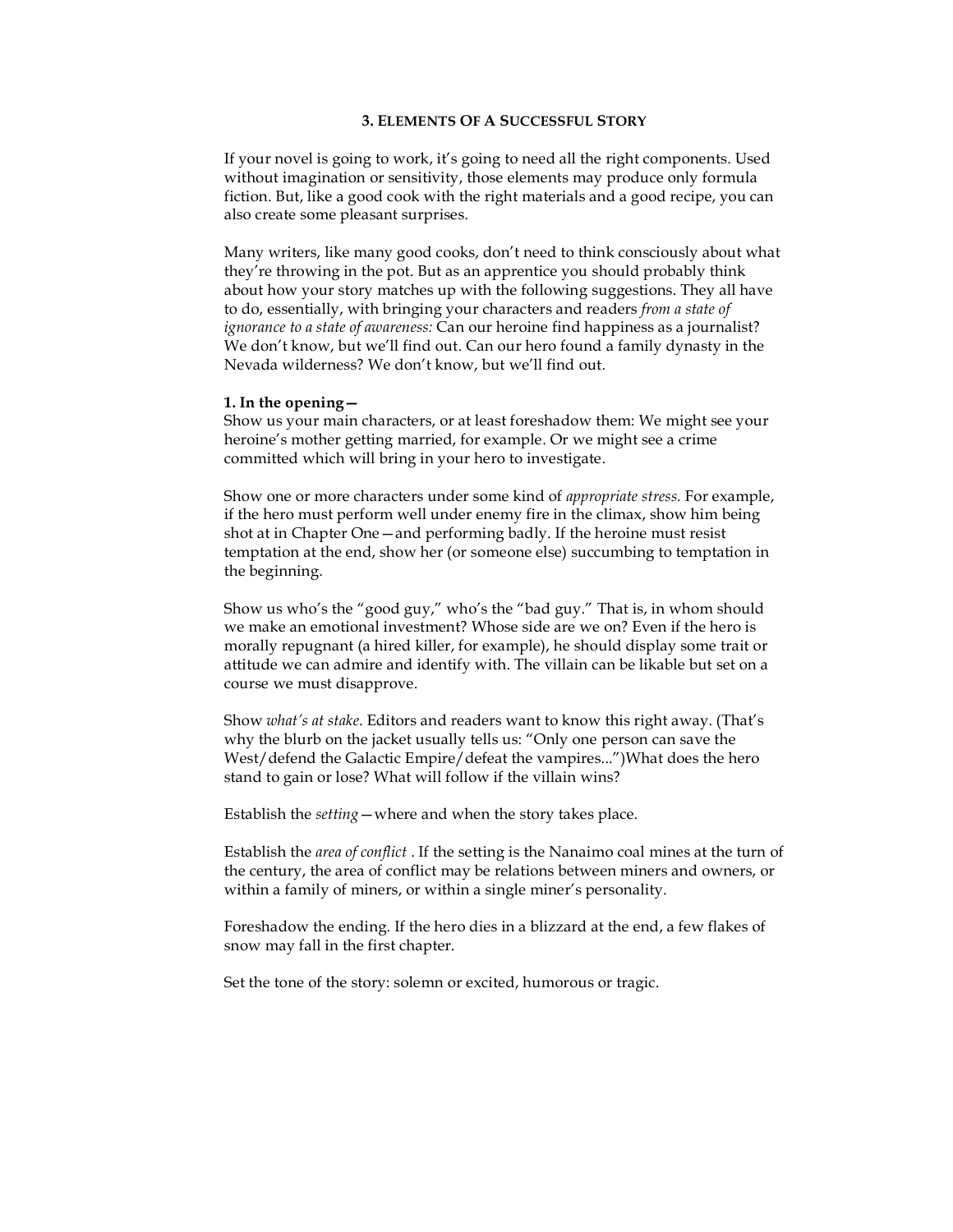### **2. In the body of the story—**

Tell your story in *scenes,* not in exposition. A scene contains a purpose, an obstacle or conflict, and a resolution that tells us something new about the characters and their circumstances.

Develop your characters through action and dialogue. Show us, don't tell us, what's going on and why (*not* He was loud and rude, *but* "Get outa my way, you jerk!" he bellowed.).

Include all the elements you need for your conclusion. If everything depends on killing the victim with a shotgun, show us the shotgun long before it goes off.

Give your characters adequate motivation for their actions and words. Drama is people doing amazing things for very good reasons. Melodrama is people doing amazing things for bad or nonexistent reasons.

Develop the plot as a series of increasingly serious problems. (The heroine escapes the villain in Chapter 5 by fleeing into the snowy mountains; now in Chapter 6 she risks death in an avalanche.)

Establish suspense by making solution of the problems uncertain (How will the heroine escape the avalanche and avoid freezing to death in Chapter Seven?).

Make solutions of the problems appropriate to the characters (Good thing she took Outward Bound training in Chapter One).

## **3. In the conclusion—**

Present a final, crucial conflict when everything gained so far is in danger and could be lost by a single word or deed: this is the climax, which reveals something to your readers (and perhaps to your characters) which has been implicit from the outset but not obvious or predictable.

### **4. Throughout the story—**

Remember that *nothing in a story happens at random.* Why is the heroine's name Sophia? Why is she blind? Why is her seeing-eye dog a black Lab? The easy answer is that you're the God of your novel and that's the way you want things. But if you have a conscious reason for these elements, the story gains in interest because it carries more meaning: For example, "Sophia" means "wisdom" and the name can provide a cue to the reader.

Use image, metaphor and simile with a conscious purpose, not just because a phrase "sounds good." Maintain consistent style, tone, and point of view.

Know the conventions of the form you're working in, and break them only when you have a good reason to. For example, if it's conventional for the private eye to be an aggressive, hard-drinking single man, you're going to surprise the reader if your private eye is a shy, yogurt-loving mother of three school-age children. You'll surprise the reader even more if she goes around pistol-whipping people; as a private eye, her behavior will still depend on her personality and limitations.